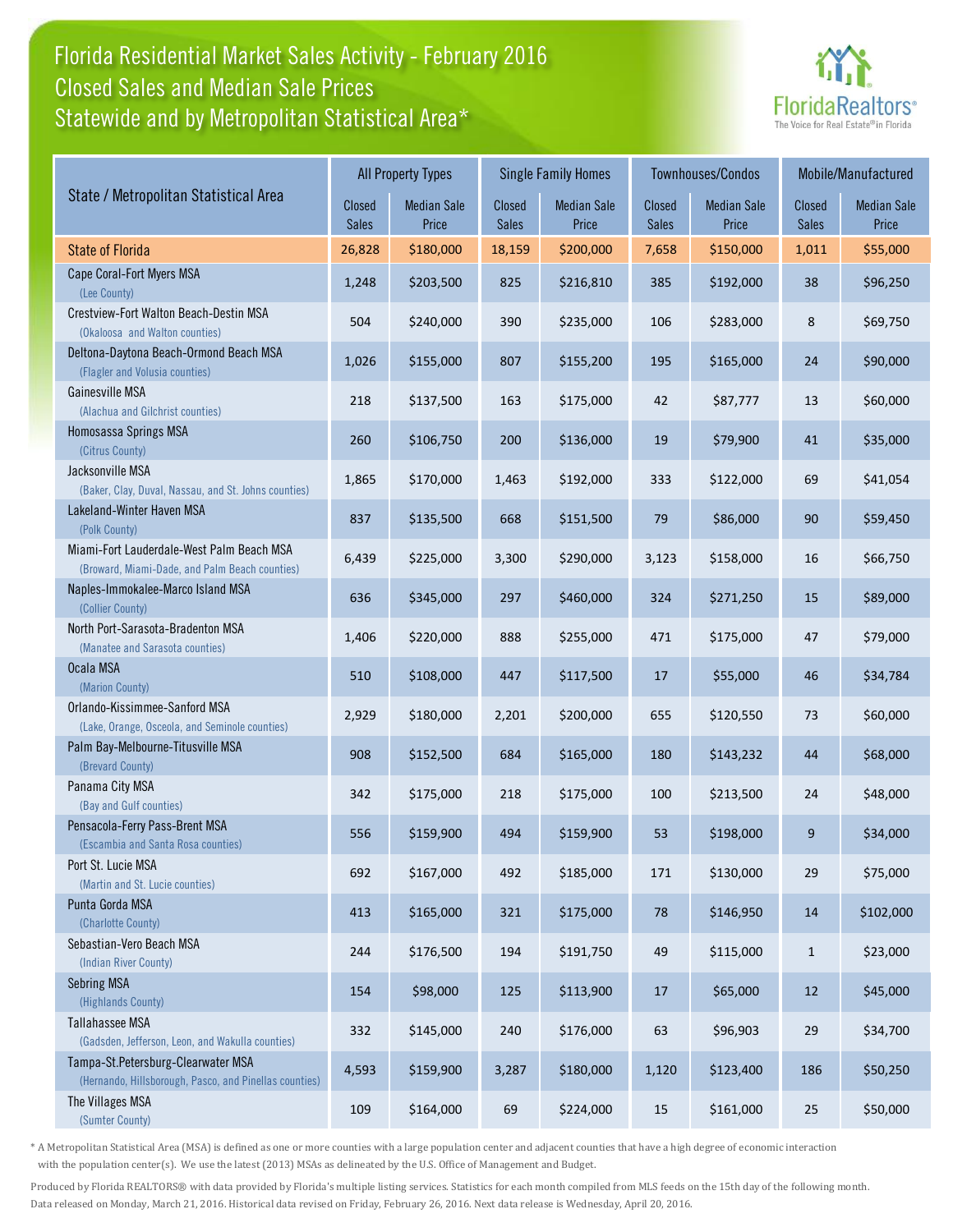# Florida Residential Market Sales Activity - February 2016 Listed by County Closed Sales and Median Sale Prices



| County                     | <b>All Property Types</b> |                             |                        | <b>Single Family Homes</b>  |                        | Townhouses/Condos           | Mobile/Manufactured    |                             |
|----------------------------|---------------------------|-----------------------------|------------------------|-----------------------------|------------------------|-----------------------------|------------------------|-----------------------------|
|                            | Closed<br><b>Sales</b>    | <b>Median Sale</b><br>Price | Closed<br><b>Sales</b> | <b>Median Sale</b><br>Price | Closed<br><b>Sales</b> | <b>Median Sale</b><br>Price | Closed<br><b>Sales</b> | <b>Median Sale</b><br>Price |
| Alachua County             | 208                       | \$142,000                   | 157                    | \$178,000                   | 42                     | \$87,777                    | 9                      | \$54,639                    |
| <b>Baker County</b>        | 13                        | \$162,500                   | 11                     | \$194,000                   | $\mathbf 0$            | (No Sales)                  | 2                      | \$49,297                    |
| <b>Bay County</b>          | 316                       | \$180,000                   | 198                    | \$176,500                   | 96                     | \$216,000                   | 22                     | \$44,000                    |
| <b>Bradford County</b>     | 16                        | \$60,000                    | 11                     | \$80,000                    | $\mathbf{0}$           | (No Sales)                  | 5                      | \$40,000                    |
| <b>Brevard County</b>      | 908                       | \$152,500                   | 684                    | \$165,000                   | 180                    | \$143,232                   | 44                     | \$68,000                    |
| <b>Broward County</b>      | 2,335                     | \$205,000                   | 1,175                  | \$299,000                   | 1,150                  | \$136,500                   | 10                     | \$65,750                    |
| <b>Calhoun County</b>      | 5                         | \$99,000                    | 4                      | \$112,000                   | $\mathbf 0$            | (No Sales)                  | $\mathbf{1}$           | \$35,000                    |
| <b>Charlotte County</b>    | 413                       | \$165,000                   | 321                    | \$175,000                   | 78                     | \$146,950                   | 14                     | \$102,000                   |
| <b>Citrus County</b>       | 260                       | \$106,750                   | 200                    | \$136,000                   | 19                     | \$79,900                    | 41                     | \$35,000                    |
| <b>Clay County</b>         | 249                       | \$155,000                   | 213                    | \$170,000                   | 18                     | \$104,700                   | 18                     | \$44,450                    |
| <b>Collier County</b>      | 636                       | \$345,000                   | 297                    | \$460,000                   | 324                    | \$271,250                   | 15                     | \$89,000                    |
| <b>Columbia County</b>     | 45                        | \$116,900                   | 39                     | \$124,000                   | $\mathbf{0}$           | (No Sales)                  | 6                      | \$46,250                    |
| <b>DeSoto County</b>       | 25                        | \$85,500                    | 18                     | \$90,250                    | $\overline{2}$         | \$137,500                   | 5                      | \$36,700                    |
| <b>Dixie County</b>        | 13                        | \$31,000                    | 3                      | \$30,000                    | $\pmb{0}$              | (No Sales)                  | 10                     | \$32,950                    |
| <b>Duval County</b>        | 1,070                     | \$143,225                   | 843                    | \$160,000                   | 203                    | \$110,000                   | 24                     | \$31,501                    |
| <b>Escambia County</b>     | 321                       | \$139,450                   | 283                    | \$138,200                   | 36                     | \$172,250                   | $\overline{2}$         | \$21,150                    |
| <b>Flagler County</b>      | 198                       | \$170,000                   | 158                    | \$175,000                   | 34                     | \$145,000                   | 6                      | \$64,500                    |
| <b>Franklin County</b>     | 21                        | \$100,000                   | 10                     | \$211,000                   | 9                      | \$45,500                    | $\overline{2}$         | \$19,000                    |
| <b>Gadsden County</b>      | 21                        | \$70,250                    | 17                     | \$73,000                    | $\boldsymbol{0}$       | (No Sales)                  | 4                      | \$34,000                    |
| <b>Gilchrist County</b>    | 10                        | \$80,500                    | 6                      | \$100,250                   | $\mathbf 0$            | (No Sales)                  | 4                      | \$61,000                    |
| <b>Glades County</b>       | 13                        | \$95,500                    | 4                      | \$118,750                   | $\mathbf 0$            | (No Sales)                  | 9                      | \$50,700                    |
| <b>Gulf County</b>         | 26                        | \$161,375                   | 20                     | \$170,000                   | 4                      | \$139,000                   | $\overline{2}$         | \$99,550                    |
| <b>Hamilton County</b>     | 10                        | \$85,000                    | 8                      | \$85,000                    | $\boldsymbol{0}$       | (No Sales)                  | $\overline{2}$         | \$99,750                    |
| <b>Hardee County</b>       | 15                        | \$75,000                    | 10                     | \$117,500                   | $\mathbf{0}$           | (No Sales)                  | 5                      | \$61,174                    |
| <b>Hendry County</b>       | 17                        | \$115,000                   | 11                     | \$134,000                   | 1                      | \$81,500                    | 5                      | \$44,900                    |
| <b>Hernando County</b>     | 344                       | \$109,810                   | 282                    | \$117,750                   | $17\,$                 | \$115,000                   | 45                     | \$50,000                    |
| <b>Highlands County</b>    | 154                       | \$98,000                    | 125                    | \$113,900                   | 17                     | \$65,000                    | $12\,$                 | \$45,000                    |
| <b>Hillsborough County</b> | 1,668                     | \$187,000                   | 1,296                  | \$200,000                   | 340                    | \$135,300                   | 32                     | \$68,475                    |
| <b>Holmes County</b>       | 13                        | \$59,000                    | $10\,$                 | \$60,909                    | $\mathbf 0$            | (No Sales)                  | 3                      | \$35,100                    |
| <b>Indian River County</b> | 244                       | \$176,500                   | 194                    | \$191,750                   | 49                     | \$115,000                   | $\mathbf{1}$           | \$23,000                    |
| Jackson County             | 30                        | \$70,000                    | 27                     | \$70,000                    | $\mathbf 0$            | (No Sales)                  | 3                      | \$60,000                    |
| Jefferson County           | $16\,$                    | \$157,227                   | $12\,$                 | \$171,477                   | $\pmb{0}$              | (No Sales)                  | 4                      | \$58,523                    |
| Lafayette County           | $\overline{c}$            | \$74,000                    | $\mathbf{1}$           | \$68,000                    | 0                      | (No Sales)                  | $\mathbf{1}$           | \$80,000                    |
| <b>Lake County</b>         | 473                       | \$159,900                   | 414                    | \$170,000                   | $15\,$                 | \$118,000                   | $44\,$                 | \$68,750                    |
| Lee County                 | 1,248                     | \$203,500                   | 825                    | \$216,810                   | 385                    | \$192,000                   | 38                     | \$96,250                    |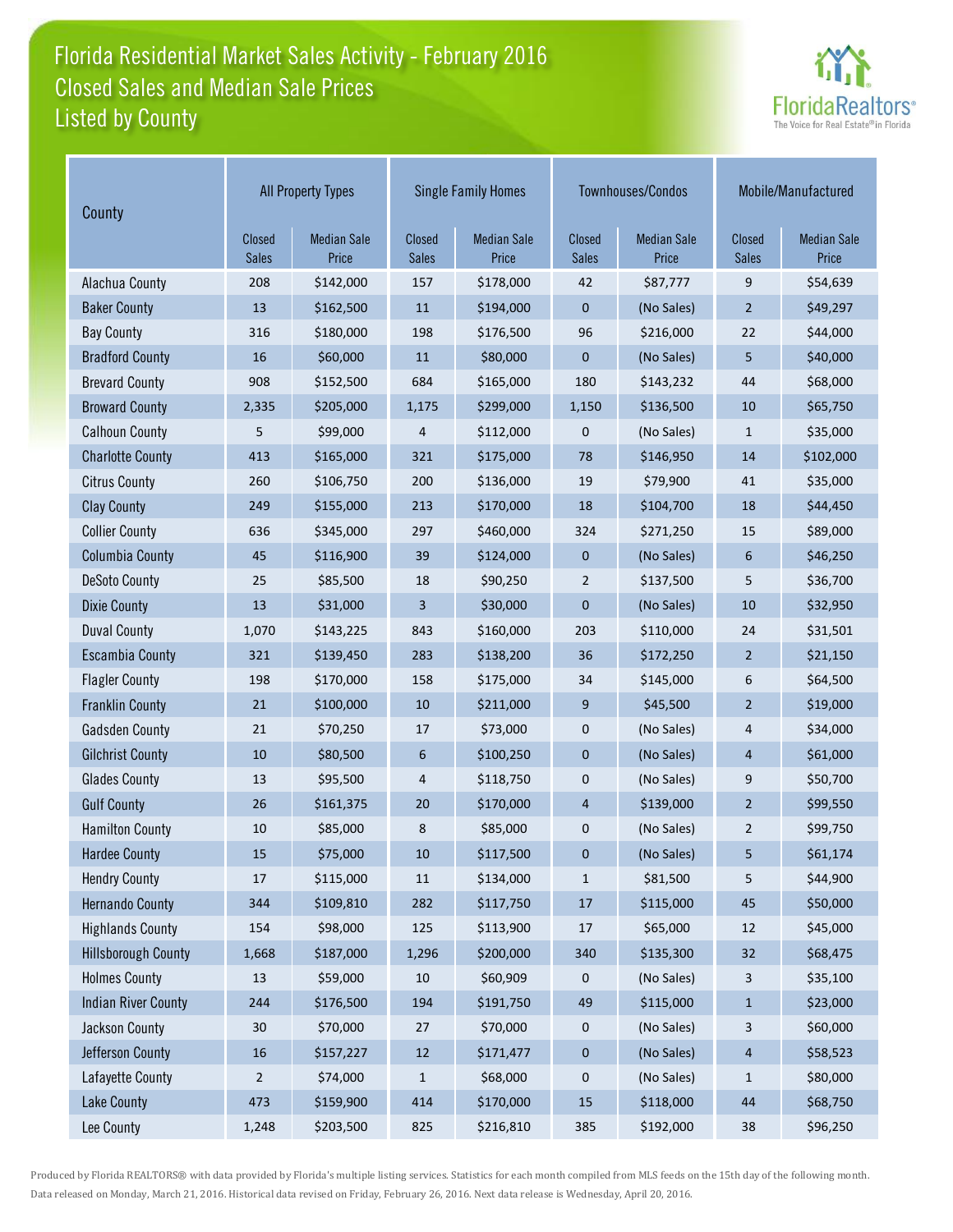## Florida Residential Market Sales Activity - February 2016 Listed by Zip Code (Grouped by County)\* Closed Sales and Median Sale Prices



| County          | Zip Code | <b>All Property Types</b> |                             |                               | <b>Single Family Homes</b>  |                               | Townhouses/Condos           | Mobile/Manufactured           |                             |
|-----------------|----------|---------------------------|-----------------------------|-------------------------------|-----------------------------|-------------------------------|-----------------------------|-------------------------------|-----------------------------|
|                 |          | Closed<br><b>Sales</b>    | <b>Median Sale</b><br>Price | <b>Closed</b><br><b>Sales</b> | <b>Median Sale</b><br>Price | <b>Closed</b><br><b>Sales</b> | <b>Median Sale</b><br>Price | <b>Closed</b><br><b>Sales</b> | <b>Median Sale</b><br>Price |
| <b>Baker</b>    | 32087    | $\overline{2}$            | \$178,750                   | $\overline{2}$                | \$178,750                   | 0                             | (No Sales)                  | $\mathbf 0$                   | (No Sales)                  |
| <b>Baker</b>    | 32234    | $\bf{0}$                  | (No Sales)                  | $\mathbf{0}$                  | (No Sales)                  | $\mathbf 0$                   | (No Sales)                  | $\mathbf{0}$                  | (No Sales)                  |
| Bay             | 32401    | 19                        | \$115,000                   | 19                            | \$115,000                   | $\mathbf 0$                   | (No Sales)                  | $\mathbf 0$                   | (No Sales)                  |
| Bay             | 32402    | $\boldsymbol{0}$          | (No Sales)                  | $\mathbf 0$                   | (No Sales)                  | $\mathbf{0}$                  | (No Sales)                  | $\mathbf{0}$                  | (No Sales)                  |
| Bay             | 32403    | $\mathbf 0$               | (No Sales)                  | $\mathbf{0}$                  | (No Sales)                  | $\mathbf 0$                   | (No Sales)                  | $\mathbf 0$                   | (No Sales)                  |
| Bay             | 32404    | 44                        | \$134,800                   | 39                            | \$147,000                   | $\overline{0}$                | (No Sales)                  | 5                             | \$27,000                    |
| Bay             | 32405    | 27                        | \$137,500                   | 26                            | \$142,750                   | $\mathbf{1}$                  | \$60,000                    | $\mathbf 0$                   | (No Sales)                  |
| Bay             | 32406    | $\mathbf{0}$              | (No Sales)                  | $\mathbf{0}$                  | (No Sales)                  | $\mathbf 0$                   | (No Sales)                  | $\overline{0}$                | (No Sales)                  |
| Bay             | 32407    | 27                        | \$186,000                   | 14                            | \$207,500                   | 11                            | \$195,000                   | $\overline{2}$                | \$30,250                    |
| Bay             | 32408    | 73                        | \$194,500                   | 34                            | \$217,700                   | 37                            | \$180,000                   | $\overline{2}$                | \$145,000                   |
| Bay             | 32409    | 10                        | \$156,000                   | 8                             | \$192,500                   | $\mathbf 0$                   | (No Sales)                  | $\overline{2}$                | \$56,000                    |
| Bay             | 32410    | $\mathbf{0}$              | (No Sales)                  | $\mathbf{0}$                  | (No Sales)                  | $\mathbf{0}$                  | (No Sales)                  | $\mathbf{0}$                  | (No Sales)                  |
| Bay             | 32411    | 0                         | (No Sales)                  | $\mathbf 0$                   | (No Sales)                  | $\mathbf 0$                   | (No Sales)                  | $\mathbf 0$                   | (No Sales)                  |
| Bay             | 32412    | $\mathbf{0}$              | (No Sales)                  | $\mathbf{0}$                  | (No Sales)                  | $\mathbf 0$                   | (No Sales)                  | $\mathbf{0}$                  | (No Sales)                  |
| Bay             | 32413    | 77                        | \$265,000                   | 31                            | \$255,000                   | 44                            | \$275,056                   | $\overline{2}$                | \$119,200                   |
| Bay             | 32417    | $\mathbf{0}$              | (No Sales)                  | $\mathbf 0$                   | (No Sales)                  | $\mathbf 0$                   | (No Sales)                  | $\mathbf{0}$                  | (No Sales)                  |
| Bay             | 32437    | 0                         | (No Sales)                  | $\pmb{0}$                     | (No Sales)                  | $\boldsymbol{0}$              | (No Sales)                  | $\mathbf 0$                   | (No Sales)                  |
| Bay             | 32438    | $\overline{4}$            | \$66,750                    | $\mathbf{1}$                  | \$113,000                   | $\mathbf 0$                   | (No Sales)                  | 3                             | \$44,000                    |
| Bay             | 32444    | 23                        | \$170,000                   | 23                            | \$170,000                   | $\mathbf 0$                   | (No Sales)                  | $\mathbf 0$                   | (No Sales)                  |
| Bay             | 32456    | 5                         | \$264,000                   | $\overline{2}$                | \$310,550                   | 3                             | \$264,000                   | $\mathbf{0}$                  | (No Sales)                  |
| Bay             | 32461    | 0                         | (No Sales)                  | 0                             | (No Sales)                  | $\mathbf 0$                   | (No Sales)                  | $\mathbf 0$                   | (No Sales)                  |
| Bay             | 32462    | $\mathbf{0}$              | (No Sales)                  | $\mathbf{0}$                  | (No Sales)                  | $\mathbf{0}$                  | (No Sales)                  | $\mathbf{0}$                  | (No Sales)                  |
| Bay             | 32466    | 7                         | \$57,000                    | $\mathbf{1}$                  | \$140,101                   | $\mathbf 0$                   | (No Sales)                  | 6                             | \$40,000                    |
| <b>Bradford</b> | 32042    | $\pmb{0}$                 | (No Sales)                  | $\boldsymbol{0}$              | (No Sales)                  | $\pmb{0}$                     | (No Sales)                  | $\mathbf{0}$                  | (No Sales)                  |
| <b>Bradford</b> | 32044    | $\overline{2}$            | \$125,000                   | $\overline{2}$                | \$125,000                   | $\mathbf 0$                   | (No Sales)                  | $\mathbf 0$                   | (No Sales)                  |
| <b>Bradford</b> | 32054    | 0                         | (No Sales)                  | 0                             | (No Sales)                  | $\mathbf 0$                   | (No Sales)                  | $\mathbf 0$                   | (No Sales)                  |
| <b>Bradford</b> | 32058    | $\mathbf{1}$              | \$35,000                    | 0                             | (No Sales)                  | 0                             | (No Sales)                  | $\mathbf{1}$                  | \$35,000                    |
| <b>Bradford</b> | 32083    | $\bf{0}$                  | (No Sales)                  | 0                             | (No Sales)                  | $\boldsymbol{0}$              | (No Sales)                  | $\bf{0}$                      | (No Sales)                  |
| <b>Bradford</b> | 32091    | 13                        | \$40,000                    | 9                             | \$35,100                    | 0                             | (No Sales)                  | 4                             | \$62,500                    |
| <b>Bradford</b> | 32622    | $\mathbf{0}$              | (No Sales)                  | 0                             | (No Sales)                  | $\bf{0}$                      | (No Sales)                  | $\pmb{0}$                     | (No Sales)                  |
| <b>Bradford</b> | 32656    | $\boldsymbol{0}$          | (No Sales)                  | $\boldsymbol{0}$              | (No Sales)                  | $\boldsymbol{0}$              | (No Sales)                  | 0                             | (No Sales)                  |
| <b>Bradford</b> | 32666    | $\boldsymbol{0}$          | (No Sales)                  | $\bf{0}$                      | (No Sales)                  | $\pmb{0}$                     | (No Sales)                  | $\pmb{0}$                     | (No Sales)                  |
| <b>Bradford</b> | 32694    | 0                         | (No Sales)                  | 0                             | (No Sales)                  | 0                             | (No Sales)                  | 0                             | (No Sales)                  |
| <b>Brevard</b>  | 32754    | 5                         | \$75,000                    | 4                             | \$107,500                   | $\bf{0}$                      | (No Sales)                  | $\mathbf{1}$                  | \$75,000                    |
| <b>Brevard</b>  | 32775    | 0                         | (No Sales)                  | 0                             | (No Sales)                  | $\boldsymbol{0}$              | (No Sales)                  | 0                             | (No Sales)                  |
| <b>Brevard</b>  | 32780    | 54                        | \$111,950                   | 40                            | \$132,950                   | 14                            | \$45,000                    | $\pmb{0}$                     | (No Sales)                  |
| <b>Brevard</b>  | 32781    | $\boldsymbol{0}$          | (No Sales)                  | 0                             | (No Sales)                  | 0                             | (No Sales)                  | 0                             | (No Sales)                  |
| <b>Brevard</b>  | 32783    | $\bf{0}$                  | (No Sales)                  | $\bf{0}$                      | (No Sales)                  | $\bf{0}$                      | (No Sales)                  | $\bf{0}$                      | (No Sales)                  |

\* Statistics for each listed zip code are presented only for the portion of the zip code located inside the county specified.

As a result, some zip codes will appear in this list more than once if they cover areas in more than one county.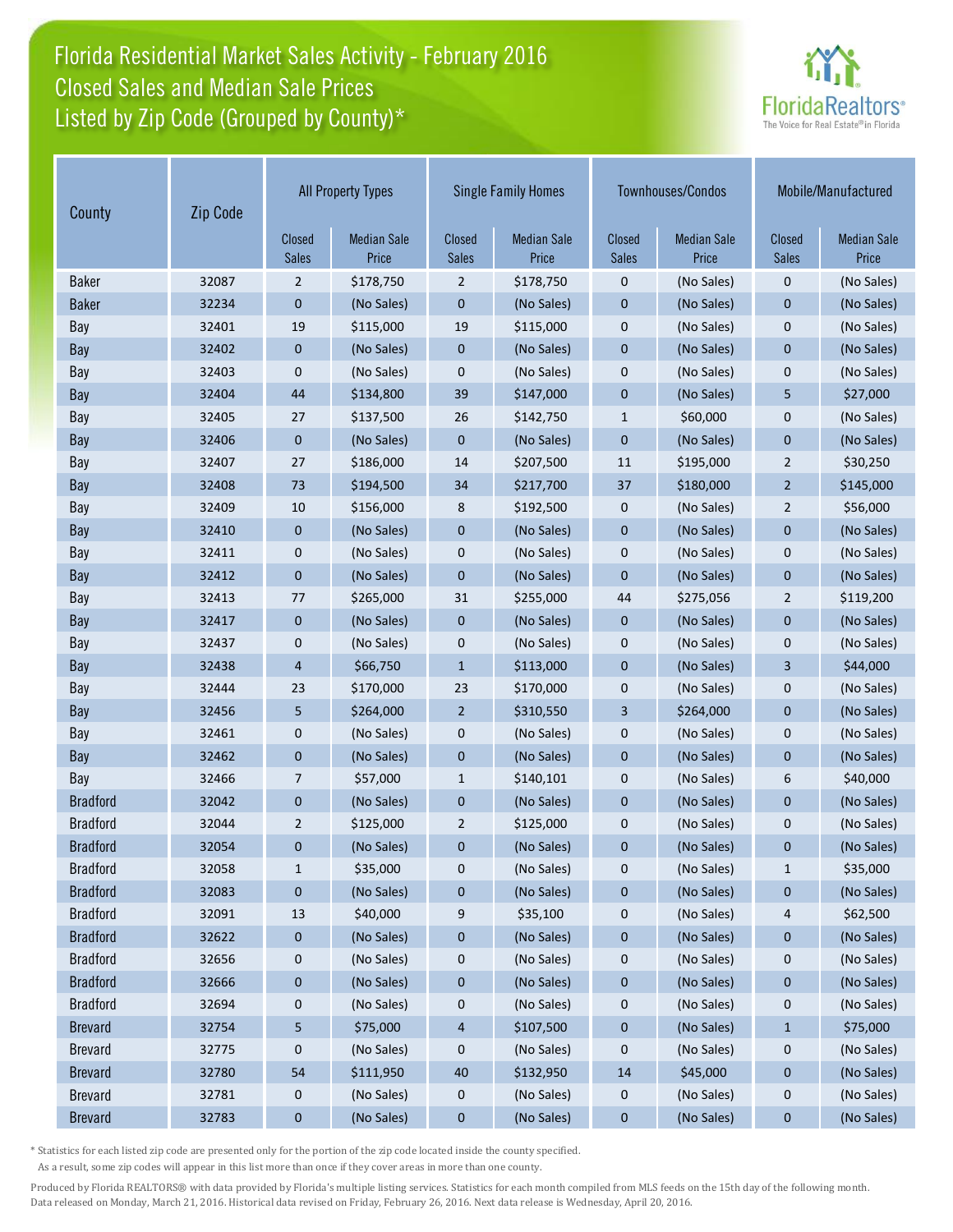## Florida Residential Market Sales Activity - February 2016 Listed by Zip Code (Grouped by County)\* Closed Sales and Median Sale Prices



| Zip Code<br>County |       | <b>All Property Types</b> |                             | <b>Single Family Homes</b> |                             |                        | Townhouses/Condos           | Mobile/Manufactured           |                             |
|--------------------|-------|---------------------------|-----------------------------|----------------------------|-----------------------------|------------------------|-----------------------------|-------------------------------|-----------------------------|
|                    |       | Closed<br><b>Sales</b>    | <b>Median Sale</b><br>Price | Closed<br><b>Sales</b>     | <b>Median Sale</b><br>Price | Closed<br><b>Sales</b> | <b>Median Sale</b><br>Price | <b>Closed</b><br><b>Sales</b> | <b>Median Sale</b><br>Price |
| <b>Brevard</b>     | 32796 | 37                        | \$88,000                    | 32                         | \$113,500                   | 5                      | \$62,000                    | $\mathbf 0$                   | (No Sales)                  |
| <b>Brevard</b>     | 32815 | 0                         | (No Sales)                  | $\boldsymbol{0}$           | (No Sales)                  | $\mathbf 0$            | (No Sales)                  | $\mathbf 0$                   | (No Sales)                  |
| <b>Brevard</b>     | 32899 | 0                         | (No Sales)                  | $\mathbf 0$                | (No Sales)                  | $\mathbf{0}$           | (No Sales)                  | $\mathbf 0$                   | (No Sales)                  |
| <b>Brevard</b>     | 32901 | 34                        | \$137,500                   | 29                         | \$137,000                   | 5                      | \$138,000                   | $\mathbf{0}$                  | (No Sales)                  |
| <b>Brevard</b>     | 32902 | 0                         | (No Sales)                  | 0                          | (No Sales)                  | $\mathbf 0$            | (No Sales)                  | $\mathbf 0$                   | (No Sales)                  |
| <b>Brevard</b>     | 32903 | 44                        | \$334,400                   | 22                         | \$290,250                   | 22                     | \$523,750                   | $\mathbf{0}$                  | (No Sales)                  |
| <b>Brevard</b>     | 32904 | 45                        | \$193,000                   | 40                         | \$201,750                   | 3                      | \$126,000                   | $\overline{2}$                | \$58,000                    |
| <b>Brevard</b>     | 32905 | 38                        | \$74,000                    | 26                         | \$104,500                   | 8                      | \$62,450                    | $\overline{4}$                | \$60,500                    |
| <b>Brevard</b>     | 32906 | 0                         | (No Sales)                  | 0                          | (No Sales)                  | $\mathbf 0$            | (No Sales)                  | $\mathbf 0$                   | (No Sales)                  |
| <b>Brevard</b>     | 32907 | 64                        | \$128,950                   | 62                         | \$129,500                   | $\mathbf{0}$           | (No Sales)                  | $\overline{2}$                | \$56,250                    |
| <b>Brevard</b>     | 32908 | 21                        | \$155,000                   | 21                         | \$155,000                   | $\mathbf{0}$           | (No Sales)                  | $\mathbf 0$                   | (No Sales)                  |
| <b>Brevard</b>     | 32909 | 48                        | \$133,900                   | 47                         | \$132,900                   | $\mathbf{1}$           | \$139,000                   | $\mathbf 0$                   | (No Sales)                  |
| <b>Brevard</b>     | 32910 | 0                         | (No Sales)                  | 0                          | (No Sales)                  | $\mathbf 0$            | (No Sales)                  | $\mathbf 0$                   | (No Sales)                  |
| <b>Brevard</b>     | 32911 | 0                         | (No Sales)                  | $\mathbf{0}$               | (No Sales)                  | $\mathbf{0}$           | (No Sales)                  | $\mathbf{0}$                  | (No Sales)                  |
| <b>Brevard</b>     | 32912 | 0                         | (No Sales)                  | $\pmb{0}$                  | (No Sales)                  | $\mathbf 0$            | (No Sales)                  | $\mathbf 0$                   | (No Sales)                  |
| <b>Brevard</b>     | 32919 | $\mathbf 0$               | (No Sales)                  | $\mathbf 0$                | (No Sales)                  | $\mathbf{0}$           | (No Sales)                  | $\mathbf 0$                   | (No Sales)                  |
| <b>Brevard</b>     | 32920 | 14                        | \$250,000                   | $\mathbf{1}$               | \$300,000                   | 13                     | \$225,000                   | $\mathbf 0$                   | (No Sales)                  |
| <b>Brevard</b>     | 32922 | 18                        | \$40,000                    | 10                         | \$64,540                    | 8                      | \$31,500                    | $\mathbf{0}$                  | (No Sales)                  |
| <b>Brevard</b>     | 32923 | 0                         | (No Sales)                  | 0                          | (No Sales)                  | $\mathbf 0$            | (No Sales)                  | $\mathbf 0$                   | (No Sales)                  |
| <b>Brevard</b>     | 32924 | $\mathbf 0$               | (No Sales)                  | $\mathbf 0$                | (No Sales)                  | $\mathbf{0}$           | (No Sales)                  | $\mathbf{0}$                  | (No Sales)                  |
| <b>Brevard</b>     | 32925 | 0                         | (No Sales)                  | $\mathbf 0$                | (No Sales)                  | $\mathbf{0}$           | (No Sales)                  | $\mathbf 0$                   | (No Sales)                  |
| <b>Brevard</b>     | 32926 | 30                        | \$89,000                    | 20                         | \$98,000                    | $\overline{2}$         | \$83,450                    | 8                             | \$62,000                    |
| <b>Brevard</b>     | 32927 | 54                        | \$126,250                   | 51                         | \$127,500                   | $\mathbf{1}$           | \$102,000                   | $\overline{2}$                | \$35,315                    |
| <b>Brevard</b>     | 32931 | 23                        | \$205,100                   | 7                          | \$450,000                   | 16                     | \$173,500                   | $\mathbf 0$                   | (No Sales)                  |
| <b>Brevard</b>     | 32932 | 0                         | (No Sales)                  | $\mathbf 0$                | (No Sales)                  | $\mathbf 0$            | (No Sales)                  | $\mathbf 0$                   | (No Sales)                  |
| <b>Brevard</b>     | 32934 | 16                        | \$241,000                   | 16                         | \$241,000                   | $\mathbf 0$            | (No Sales)                  | $\mathbf 0$                   | (No Sales)                  |
| <b>Brevard</b>     | 32935 | 64                        | \$130,000                   | 45                         | \$130,000                   | 19                     | \$137,000                   | $\pmb{0}$                     | (No Sales)                  |
| <b>Brevard</b>     | 32936 | 0                         | (No Sales)                  | 0                          | (No Sales)                  | $\pmb{0}$              | (No Sales)                  | $\pmb{0}$                     | (No Sales)                  |
| <b>Brevard</b>     | 32937 | 47                        | \$273,000                   | 23                         | \$279,900                   | 24                     | \$237,000                   | 0                             | (No Sales)                  |
| <b>Brevard</b>     | 32940 | 68                        | \$237,295                   | 55                         | \$274,900                   | 13                     | \$146,500                   | $\pmb{0}$                     | (No Sales)                  |
| <b>Brevard</b>     | 32941 | 0                         | (No Sales)                  | 0                          | (No Sales)                  | 0                      | (No Sales)                  | 0                             | (No Sales)                  |
| <b>Brevard</b>     | 32949 | 5                         | \$315,000                   | 5                          | \$315,000                   | $\pmb{0}$              | (No Sales)                  | $\pmb{0}$                     | (No Sales)                  |
| <b>Brevard</b>     | 32950 | 6                         | \$245,000                   | 6                          | \$245,000                   | 0                      | (No Sales)                  | 0                             | (No Sales)                  |
| <b>Brevard</b>     | 32951 | 19                        | \$319,000                   | 11                         | \$356,734                   | 7                      | \$307,000                   | $\mathbf{1}$                  | \$58,000                    |
| <b>Brevard</b>     | 32952 | 43                        | \$190,500                   | 37                         | \$215,000                   | 6                      | \$70,950                    | 0                             | (No Sales)                  |
| <b>Brevard</b>     | 32953 | 32                        | \$191,250                   | 30                         | \$197,250                   | $\overline{a}$         | \$113,000                   | $\pmb{0}$                     | (No Sales)                  |
| <b>Brevard</b>     | 32954 | 0                         | (No Sales)                  | $\boldsymbol{0}$           | (No Sales)                  | $\boldsymbol{0}$       | (No Sales)                  | $\boldsymbol{0}$              | (No Sales)                  |
| <b>Brevard</b>     | 32955 | 51                        | \$167,900                   | 42                         | \$187,000                   | 9                      | \$114,000                   | $\boldsymbol{0}$              | (No Sales)                  |

\* Statistics for each listed zip code are presented only for the portion of the zip code located inside the county specified.

As a result, some zip codes will appear in this list more than once if they cover areas in more than one county.